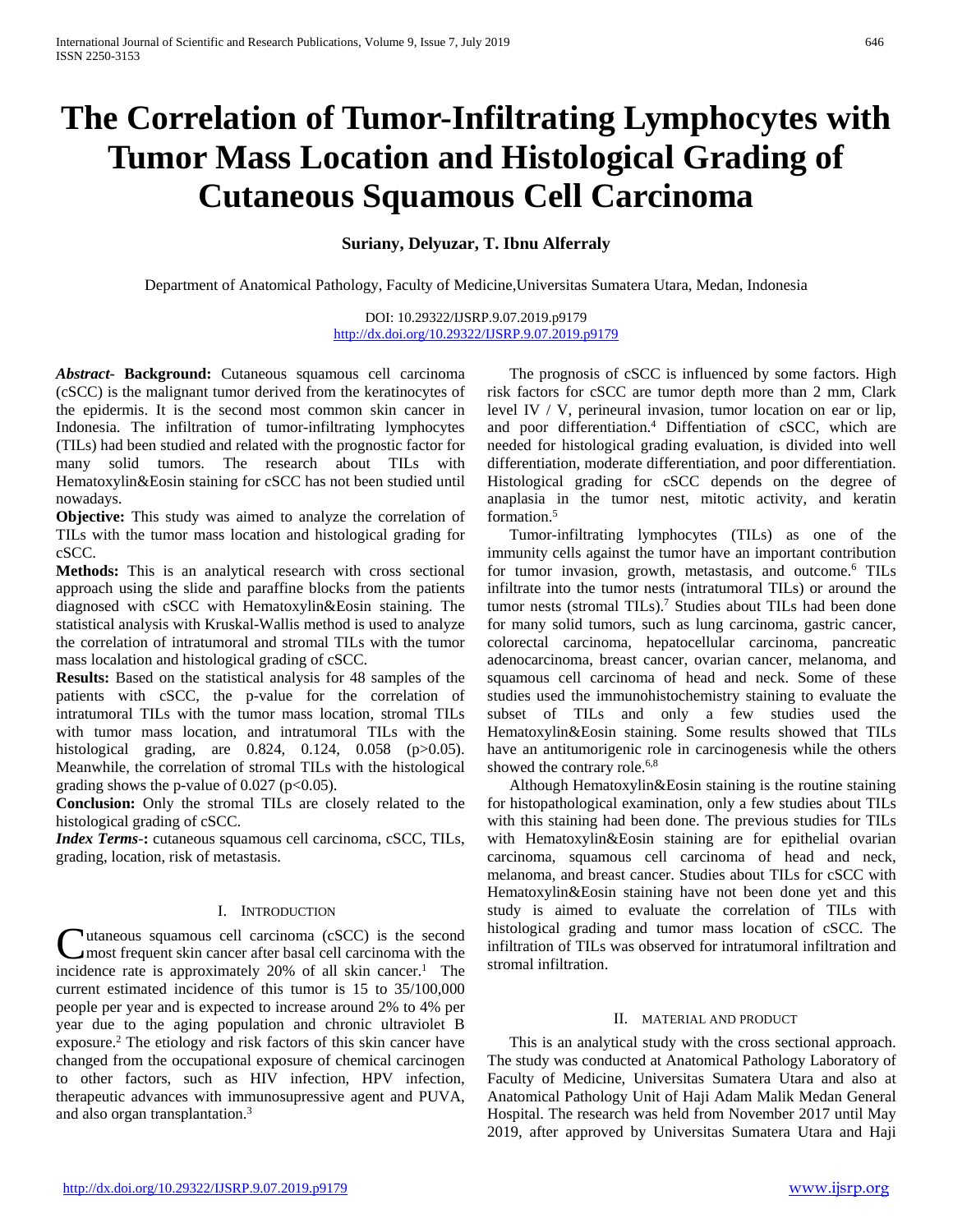Adam Malik General Hospital Health Research Ethics Committee.

The sample size needed for this research was calculated based on the sample formula used for testing a hypothesis in one population. Based on the sample formula, minimum samples needed for this research was 47 samples. The samples were obtained from the slide and the paraffine blocks of the patients diagnosed as cSCC.

The inclusion criteria for this study were patients' slides or paraffine blocks with a pathological diagnosis of cutaneous squamous cell carcinoma and the medical data recorded the tumor mass location. The exclusion criteria included the following: (1) Slides or paraffine blocks were lost or damaged; (2) Slides only showed the tumor cells without enough stromal area for evaluation.

All slides with the Hematoxylin&Eosin staining were observed microscopically by researcher, together with two pathologists using Olympus CX23 to determine the histological grading and the level of TILs infiltration.

Cutaneous squamous cell carcinoma is graded based on the degree of differentiation and keratinization.<sup>9</sup> Histological grading was divided into: (1) Well differentiated cSCC, is characterized by squamous epithelium that is easily recognisable with abundant of keratinization. The epithelium is obviously squamous and intercellular bridges (prickles) are readily apparent. The tumors display minimal pleomorphism and mitotic figures are mainly basally located; (2) Moderately differentiated cSCC falls in between the well differentiation and poor differentiation. The epithelial structures are more disorganized in which the squamous epithelial derivation is less obvious. Nuclear and cytoplasmic pleomorphism is more pronounced. The mitotic figures, including the atypical mitosis, can be found more easily. Tumors show less keratinization, often being limited to the formation of keratin pearls; (3) Poorly differentiated cSCC, is more difficult to establish the true nature of the lesion, unless intercellular bridges or small foci of keratinization are found. Tumors showed highly atipia nuclei with lots of mitotic figures.10-11

All fields were viewed in order to determine the level of TILs infiltration. TILs infiltration was divided into intratumoral TILs and stromal TILs. Intratumoral TILs are lymphocytes which infiltrated into the tumor nests and were in contact with the tumor cells, while stromal TILs are lymphocytes which infiltrated surrounding the tumor nests. TILs infiltration were categorized into four level: (1) Score 0 for no infiltration of lymphocytes; (2) Score 1 for minimal lymphocytes infiltration which were less than 10 cells / HPF; (3) Score 2 for moderate lymphocytes infiltration in which lymphocytes could be seen easily, but not in large aggregates; (4) Score 3 for massive infiltration in which the infiltration the lymphocytes formed large aggregates and could be found in 50% tumor area.

Tumor mass location was categorized based on the risk of local recurrence and metastatic potential in multivariate studies. Tumors were categorized into high risk location if the tumors are located on ear or lip, which had the increased risk for local recurrence and metastasis. Tumors were categorized into low to intermediate risk location if they were located on scalp, perineal region, extremity, and trunk.13

Data was analyzed with Kruskal-Wallis method using the statistic software program and the results were shown in the table of frequency.

# III. RESULT

From 48 samples of cSCC which were evaluated ini this study, 9 cases (18.8%) were located at the high risk tumor mass location and 39 cases (81.2%) were located at the low to intermediate risk tumor mass location. Histological evaluation showed that 19 cases (39.6%) were well differentiated tumors, 18 cases (37.5%) were moderately differentiated tumors, and 11 cases (22.9%) were poor differentiated tumors. Evaluation for intratumoral infiltration of TILs showed that 14 cases (29.2%) had minimal infiltration of intratumoral TILs, 27 cases (56.3%) had moderate infiltration of intratumoral TILs, and 7 cases (14.5%) had massive infiltration of intratumoral TILs. Microscopic evaluation for stromal infiltration of TILs showed that only 5 cases (10.4%) had minimal infiltration of stromal TILs, 17 cases (35.4%) had moderate infiltration of stromal TILs, and 26 cases (54.2%) had massive infiltration of stromal TILs. Detailed data are available in table 1 (see below).

Statistical analysis with Kruskal-Wallis method showed that no statistical correlation was found between the tumor mass location with intratumoral TILs infiltration (p-value  $= 0.824$ ), no statistical correlation was found between the tumor mass location with stromal TILs infiltration (p-value  $= 0.124$ ), and no statistical correlation between histological grading and intratumoral TILs infiltration (p-value  $= 0.058$ ). Only stromal TILs infiltration had statistical correlation with histological grading (p-value  $= 0.027$ ). The data are available in table 2 and table 3 (see below).

# IV. DISCUSSION

As mentioned previously, many studies had been done to evaluate the prognostic role of TILs in solid tumors. Only a few studies used the hematoxylin&eosin staining as this staining is the routine staining for histopathological examination and available in every pathological laboratory.

Many authors have suggested that TILs level carries more predictive value than TNM staging for malignant tumors. Studies about TILs as the prognostic value for squamous cell carcinoma had been carried, but the authors only focused for the head and neck squamous cell carcinoma.14

As one of the prognostic factor for cSCC, tumor mass location had been statistically studied in multivariate and statistical data showed that tumors located on the lip and ears have higher risk for local recurrence and metastatis than tumors located on scalp, trunk, perineum, and extremity.<sup>13</sup> TILs as predictive value of prognosis are thought to contribute for the risk of recurrence and metastasis of cSCC based on the tumor mass location because infiltration of immune cells actually affect the cancer development, progression, and metastasis. Statistical analysis of correlation between tumor mass location and infiltration of TILs, either intratumoral or stromal TILs, showed that there is no correlation at all in this study. It seems that immune cells, especially the T-lymphocyte, have a significant role in immunoediting. Tumor metastasis itself occurs because of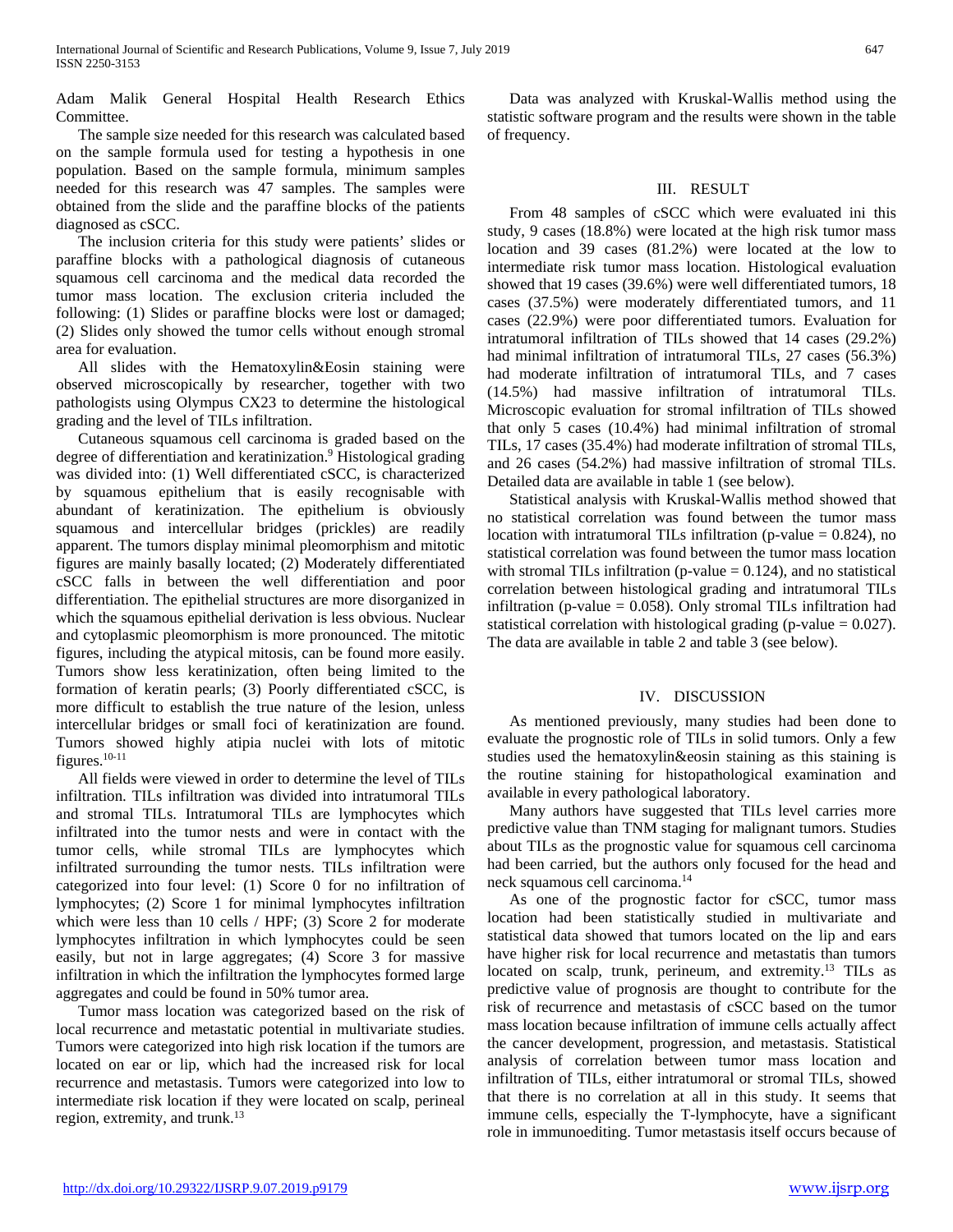many factors, such as the loss of e-cadherin function for the cell adhesion, the damage of extracellular matrix due to the effect of the proteolytic enzymes, the role of hypoxia-inducible transcription factor (HIF), and the angiogenesis. Tumor metastasis also happens because of the EMT (epithelial to mesenchymal transition) program. Stroma, which is composed of a variety of fibroblast, myofibroblasts, endothelial, myeloid, and lymphoid cells, becomes reactive and releases various signals, including TGF-β, Wnts, and certain interleukins that impinge on nearby carcinoma cells, inducing the latter to activate their previously silent EMT program. Immune cells that play important role for metastasis are neutrophyls and NK cells. Perhaps it can be the reason of no correlation between infiltration of lymphocytes into or surrounding the tumor nests of cSCC with the tumor mass location based on the risk of local recurrence and metastasis.15 We also consider that tumors located on the ears or lips are close to the lymphatic circulation of head and neck region which supports the metastasis process.

Besides the tumor mass location, UICC and AJCC also regard histological grading of cSCC as an important prognostic factor.<sup>11</sup> The prognostic value of TILs itself had been proven in some studies, especially the infiltration of stromal TILs. Xu, *et al,* (2017) also studied the role of stromal TILs for squamous cell carcinoma on head and neck. They stated that massive infiltration of stromal TILs were related to the better outcome with lower rate of tumor recurrence, but they did not intend on the correlation of TILs with histological grading in their study.<sup>14</sup> In our study, there is strong correlation between stromal TILs and histological grading or tumor differentiation. We suppose that the lymphocytes which infiltrate surrounding the tumor nest have the antitumorigenic effect for cSCC which inhibit and control tumor growth. Previous studies and supporting literature stated that the subset of lymphocytes which has the antitumorigenic effect is CD8+ T lymphocytes. Further studies using the immunohistochemistry staining to evaluate the predominant subsets of lymphocytes which infiltrate into or around the tumor nests must be held.

This study was retrospective in nature with some limitations. The samples used in this study were obtained from the biopsy and also tumor excision in which the size of tumor and the depth of invasion could not be confirmed. Besides that, the clinical data, including the immunity status, comorbidity, and the previous skin lesion as the predisposing factor were not known. Analysis to the correlation between histopathological variant of cSCC and infiltration of TILs could not be conducted because not all variant were found in our samples. These limitations will be given further consideration in future studies.

## V. CONCLUSION

After conducted this study, we conclude some points in the following:

- 1. No statistical correlation between tumor mass location of cSCC based on the risk of local recurrence and metastasis, level of intratumoral and stromal TILs infiltration.
- 2. No statistical correlation between histological grading of cSCC and level of intratumoral TILs infiltration
- 3. There are significant correlation between histological grading and level of stromal TILs infiltration.

We suggest on determining the level of stromal TILs infiltration as one of the prognostic factors which is needed to be reported in the histopathological report for cutaneous squamous cell carcinoma.

#### **REFERENCES**

- [1] Kraft S, Granter SR, Molecular pathology of skin neoplasms of the head and neck. Arch Pathol Lab Med. 2014; 138: 759-86.
- [2] Motaparthi K, Kapil JP, Velazquez EP. Cutaneous squamous cell carcinoma: review of the eighth edition of the american joint committee on cancer staging guideline, prognostic factors, and histopathologic variant. Adv Anat Pathol. 2017; 4(4): 171-94.
- [3] Burn T, Breatnach S, Cox N, Griffiths C. Rook's textbook of dermatology 8<sup>th</sup> Ed. Singapore: Willey-Blackwell; 2010. p.52.25-27.
- [4] Aslam AM. Facial cutaneous squamous cell carcinoma. BMJ. 2016. doi:10.1136/bmj.i1513.
- [5] Murphy GF, Beer TW, Cerio R, Kao GF, Nagore E, Pulitzer MP. Squamous cell carcinoma. In Elder DE, Massi D, Scolyer RA, Willemze R. WHO classification of skin tumours. Lyon. 2018. p.35-45.
- [6] Bremnes RY, Busund LT, Kilvaer TL, Andersen S, Richardsen E, Paulsen EE, Hald S, *et al*. The role of tumor-infiltrating lymphocytes in development, progression, and prognosis of non-small cell lung cancer. Journal of Thoracic Oncology. 2015; 11(6): 789-800.
- [7] Ahn SG, Jeong J, Hong SW, Jung WH. Current issues and clinical evidence in tumor-infiltrating lymphocytes in breast cancer. Journal of Pathology and Translational Medicine. 2015; 49: 355-63.
- [8] Hendry S, Salgado R, Gevaert T, Russel PA, John T, Thapa B, Christie M, *et al*. Assessing tumor-infiltrating lymphocytes in solid tumor: a practical review for pathologists and proposal for a standarized method from the international immuno-oncology biomarkers working group: part2: tils in melanoma, gastrointestinal tract carcinoma, non-small cell lung carcinoma, and mesothelioma, endometrial and ovarian carcinomas, squamous cell carcinoma of the head and neck, genitourinary carcinoma, and primary brain tumors. Adv Anat Pathol. 2017. Available from: [www.anatomicpathology.com](http://www.anatomicpathology.com/)
- [9] Patterson JW. Weedon's skin pathology 4<sup>th</sup> Ed. China: Churchill Livingstone; 2016. p. 815-23.
- [10] McKee PH, Calonje E, Brenn T, Lazar A. McKee's pathology of the skin 4th Ed. China: Elsevier Saunders; 2012. p. 1115-34.
- [11] Slater D, Walsh M. Standards and datasets for reporting cancers: dataset for the histological reporting of primary invasive cutaneous squamous cell carcinoma and regional lymph node 3rd Ed. London: The Royal College of Pathologist; 2014. Available from: http://www.rcpath.org›resourceLibrary.
- [12] Kreike B, Kouwenhove M, Horlings H, Weigelt B, Peterse H, Barterlink H, van de Vijver MJ. Gene expression profiling and histopathological characterization of triple-negative/basal-like breast carcinoma. Breast Cancer Research. 2007; 9(5). Available from : [http://breast-cancer](http://breast-cancer-research.com/content/9/5/R65)[research.com/content/9/5/R65](http://breast-cancer-research.com/content/9/5/R65)
- [13] Califano JA, Lydiatt WM, Nehal KS, Sullivan BO, Schmults C, Seethal RR, Weber RS, *et al*. Cutaneous squamous cell carcinoma of the head and neck. In Amin MB, editor. AJCC cancer staging manual 8<sup>th</sup> Ed. Chicago: Springer; 2017. p.171-9.
- [14] Xu Q, Wang C, Yuan X, Feng Z, Han Z. Prognostic value of tumorinfiltrating lymphocytes for patients with head and neck squamous cell carcinoma. Translational Oncology. 2017; 10(1): 10-6.
- [15] Lambert AW, Pattabiraman DR, Weinberg RA. Emerging biological principles of metastasis. Cell. 2017; 168(4): 670-91. Doi:10.1016/j.cell.2016.11.037.

#### **AUTHORS**

**First Author** – dr. Suriany, Resident of Department of Anatomical Pathology, Faculty of Medicine, Universitas Sumatera Utara, medan, Indonesia, **email ID:**  [suriany.ppds.pa@gmail.com](mailto:suriany.ppds.pa@gmail.com)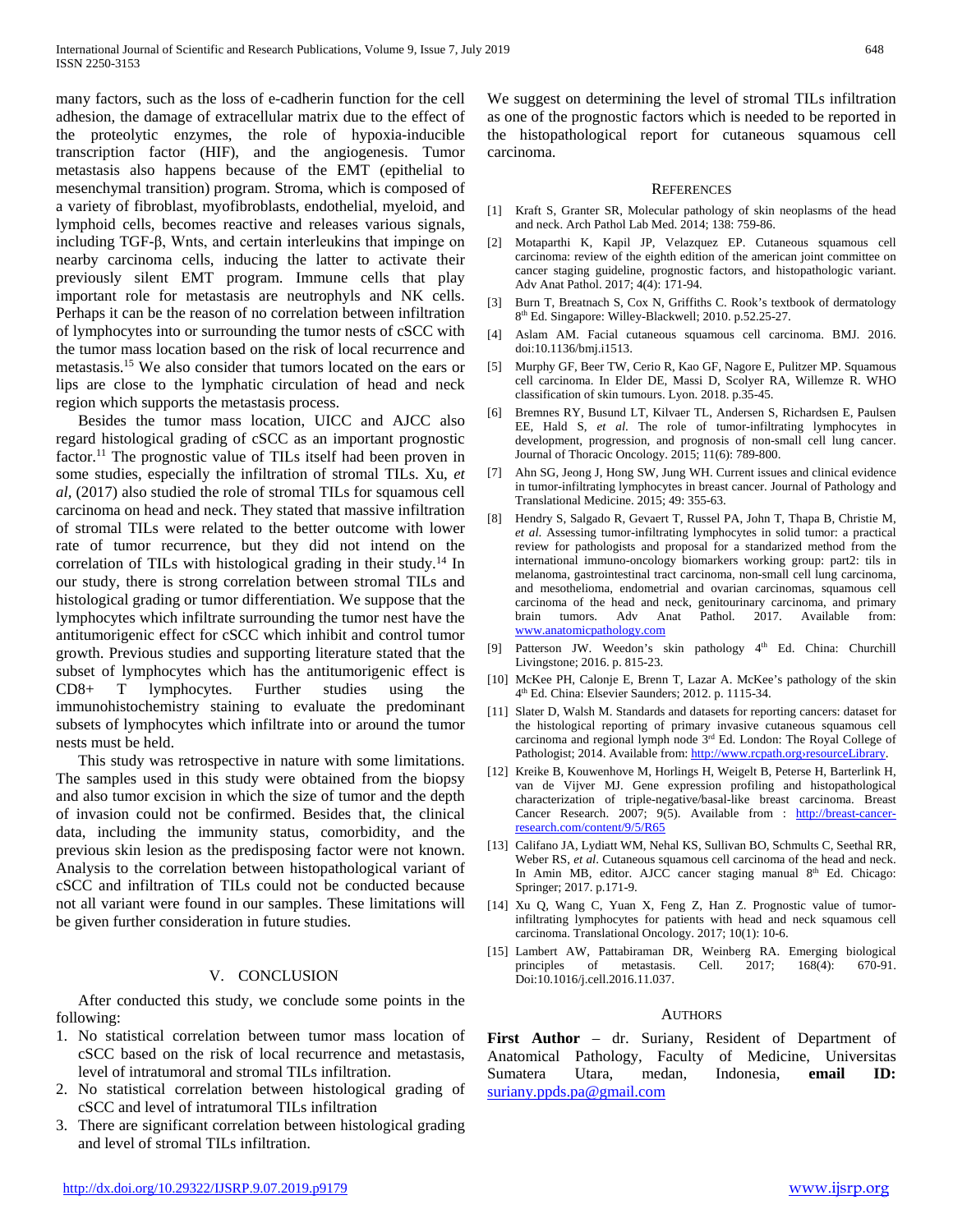**Second Author** – Dr. dr. Delyuzar, M.Ked.(PA), Sp.PA(K), Department of Anatomical Pathology, Faculty of Medicine, Universitas Sumatera Utara, Medan, Indonesia **Third Author** – dr. T. Ibnu Alferraly, M.Ked.(PA), Sp.PA, D.Bioeth., Department of Anatomical Pathology, Faculty of Medicine, Universitas Sumatera Utara, Medan, Indonesia

**Correspondence Author** – dr. Suriany, Resident of Department of Anatomical Pathology, Faculty of Medicine, Universitas Sumatera Utara, Medan, Indonesia, **email ID:**[suriany.ppds.pa@gmail.com](mailto:suriany.ppds.pa@gmail.com)

## **Table 1. Distribution of cutaneous squamous cell carcinoma based on the tumor mass location, histological grading, and level of tumor-infiltrating lymphocytes.**

| Variable                    | Total (n) | Percentage $(\%)$ |
|-----------------------------|-----------|-------------------|
| Tumor mass location         |           |                   |
| High risk<br>٠              | 9         | 18.8              |
| Low to intermediate risk    | 39        | 81.2              |
| <b>Histological Grading</b> |           |                   |
| Well differentiated         | 19        | 39.6              |
| Moderately differentiated   | 18        | 37.5              |
| Poorly differentiated       | 11        | 22.9              |
| Level of intratumoral TILs  |           |                   |
| None                        | $\Omega$  | $\Omega$          |
| Minimal infiltration        | 14        | 29.2              |
| Moderate infiltration       | 27        | 56.3              |
| Massive infiltration        | 7         | 14.5              |
| Level of stromal TILs       |           |                   |
| None                        | $\Omega$  | $\Omega$          |
| Minimal infiltration        | 5         | 10.4              |
| Moderate infiltration       | 17        | 35.4              |
| Massive infiltration        | 26        | 54.2              |
| Total                       | 48        |                   |

# **Table 2. Correlation of level of intratumoral TILs with tumor mass location and histological grading**

|                                        | Level of Intratumoral TILs |                          |                |      |       |      |       |                          |       |         |
|----------------------------------------|----------------------------|--------------------------|----------------|------|-------|------|-------|--------------------------|-------|---------|
| Variable                               | Score                      |                          | Score          |      | Score |      | Score |                          | Total | p-value |
|                                        |                            |                          |                |      |       |      |       |                          |       |         |
|                                        | n                          | $\%$                     | n              | %    | n     | %    | n     | %                        |       |         |
| Tumor mass location                    |                            |                          |                |      |       |      |       |                          |       |         |
| High risk<br>$\bullet$                 |                            |                          | $\mathfrak{D}$ | 22.2 | 6     | 67.7 |       | 11.1                     | 9     | 0.824   |
| Low to intermediate risk<br>$\bullet$  |                            | $\overline{\phantom{a}}$ | 12             | 30.8 | 21    | 53.9 | 6     | 15.3                     | 39    |         |
| Histological grading                   |                            |                          |                |      |       |      |       |                          |       |         |
| Well differentiated<br>$\bullet$       |                            |                          | 3              | 21.4 | 11    | 40.8 | 5.    | 71.4                     | 19    | 0.058   |
| Moderately differentiated<br>$\bullet$ |                            |                          | 6              | 42.9 | 10    | 37.0 | 2     | 28.6                     | 18    |         |
| Poorly differentiated<br>$\bullet$     |                            |                          |                | 35.7 | 6     | 22.2 |       | $\overline{\phantom{a}}$ | 11    |         |
| Total                                  | $\equiv$                   | $\overline{\phantom{a}}$ | 14             |      | 27    |      |       |                          | 48    |         |